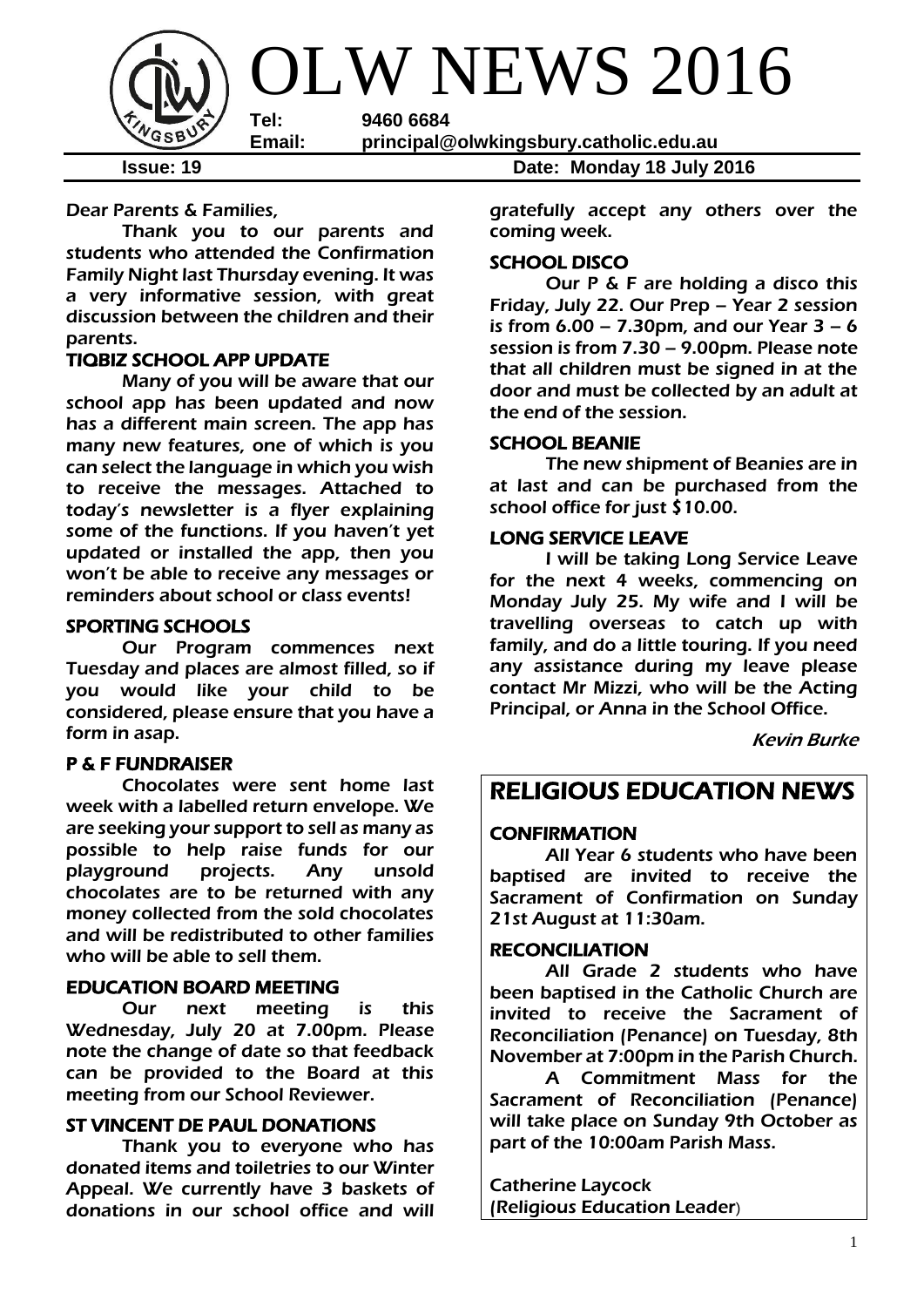# STUDENT REPRESENTATIVE COUNCIL **NEWS**

The SRC (Student Representative Council) is organising a Toiletries Drive and putting together a toiletries pack. These packs will be given to the St Vincent de Paul for distribution to people living rough. When people are living rough, basic necessities like toothbrushes and soap are often expensive luxuries that can be hard to justify spending money on and as they are disposable, they don't last very long. So we are looking for donations of:

- toothbrush and toothpaste
- soap
- shampoo/conditioner (hotel samples are very handy)
- razor
- deodorant, etc

It is always a nice touch to include a note of goodwill if possible.

Please send your donations to school with your child. All donations will be gladly appreciated. More details to follow.

OLW SRC



# OLW SCHOOL CALENDAR

| <b>SWIMMING PROGRAM</b>         |
|---------------------------------|
|                                 |
| <b>ED. BOARD MEETING</b>        |
|                                 |
| <b>SPORTING SCHOOLS</b>         |
|                                 |
| <b>PRINCIPAL'S MEETING</b>      |
|                                 |
| <b>YEAR 5/6 CAMP MEETING</b>    |
| <b>YEAR 3/4 BASKETBALL</b>      |
|                                 |
| <b>WORKING BEE 3PM - 6PM</b>    |
| <b>YEAR 5/6 BASKETBALL</b>      |
|                                 |
| <b>FEAST OF THE ASSUMPTION</b>  |
|                                 |
| <b>CONFIRMATION - 11.30AM</b>   |
| <b>ARCHBISHOP'S VISIT</b>       |
| <b>PRINCIPAL'S &amp; PARISH</b> |
|                                 |
| <b>YEAR 3/4 INDOOR SOCCER</b>   |
|                                 |
|                                 |

#### **ENROLMENT DATES FOR YEAR 7 2019**

# **CHANGES TO THE ENROLMENT PROCESS FOR**

#### **CATHOLIC SECONDARY SCHOOLS**

Changes to the timing of the enrolment process for Year 7 enrolments have recently occurred. These changes will affect enrolments for Year 7 2019 onwards (please see dates below).

Key enrolment dates for Year 7 2018 enrolments remain unchanged and are currently being accepted. For Year 7 2018 enrolments, offers will be made to families towards the end of April in the year prior to commencement.

For enrolments from 2019, offers will be made during October when your son is in Year 5.

#### **KEY ENROLMENT DATES FOR YEAR 7 2019**

**Friday August 25 2017** – All applications close **Friday October 13 2017** – Offers of place to prospective students are posted

**Friday October 27 2017** – Final date for acceptance of offers made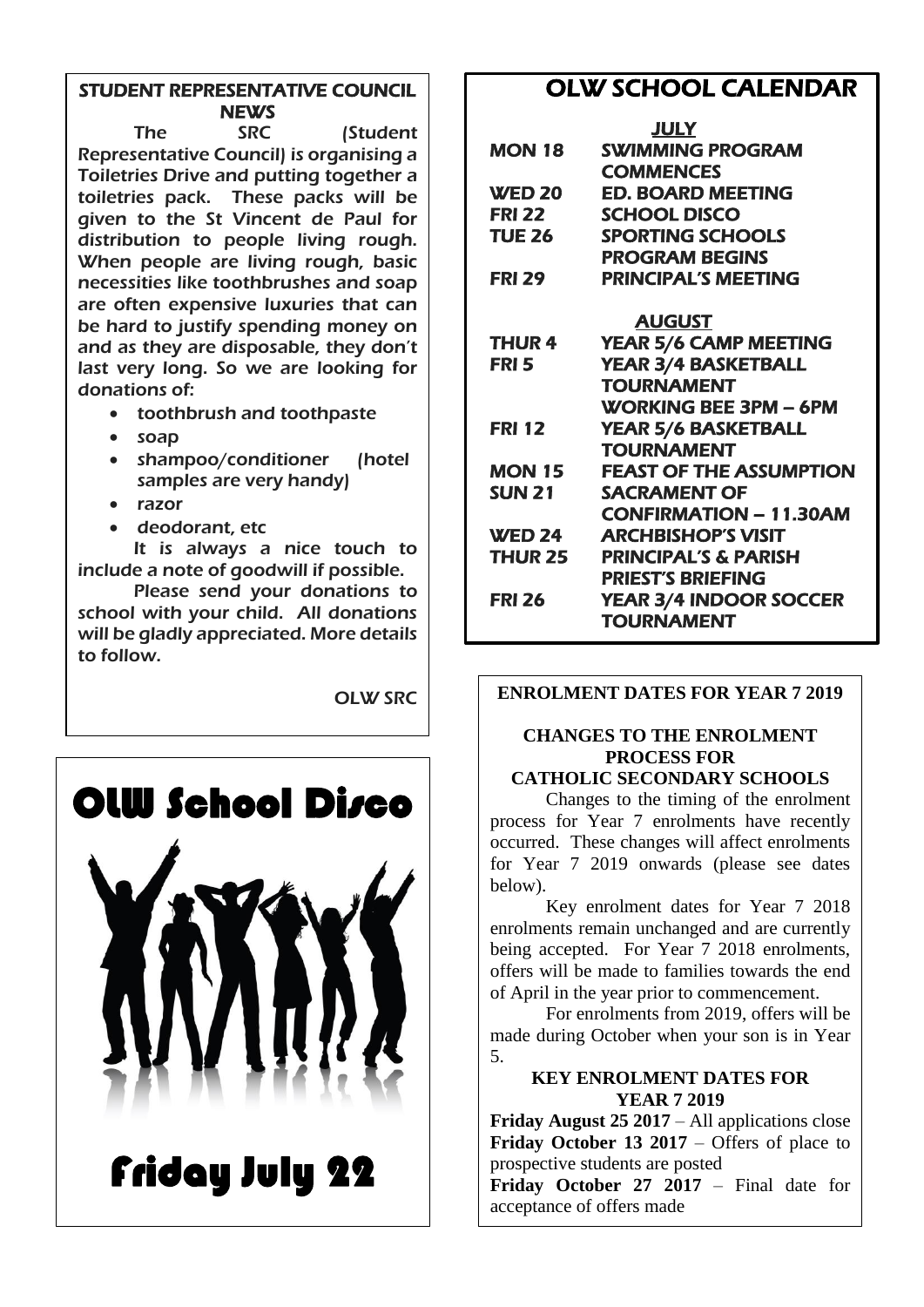| One Newsfeed                                                                                             |                                                                                     | Your box selections are shown at<br>the top of each newsfeed post.                                                                                                                                                                         | The new tigbiz does not require the "Whole School" box and in most cases has                                                                                                                                                                                        |
|----------------------------------------------------------------------------------------------------------|-------------------------------------------------------------------------------------|--------------------------------------------------------------------------------------------------------------------------------------------------------------------------------------------------------------------------------------------|---------------------------------------------------------------------------------------------------------------------------------------------------------------------------------------------------------------------------------------------------------------------|
| Tigbiz now streams all your selections into one newsfeed.<br>Individual box newsfeeds have been removed. | ÌЙ<br>A GOOD EXAMPLE PRIMARY<br>A Good Example Primary School<br><b>SCHOOL</b><br>↓ | Φ<br>ð<br>G)<br>Mary, 11 20444 - Grante 3, Grante 4<br>School bus is running late<br>Free chees day is on this Thursday<br>El View full details<br>€<br>Miri Historic Court<br>Free chase day<br>Þ<br>č0<br><b>ESTERIA</b><br>¢<br>Q.<br>Ð | Simply select the boxes that apply to you and you will receive all the relevant<br>Note for people connected to a school:<br>been removed from schools accounts.<br>information from your school.                                                                   |
|                                                                                                          | the new tigbiz app<br>Getting around                                                | Latest post                                                                                                                                                                                                                                | read<br>New post that has not been<br>tiqbiz<br>Story preview<br>Full story                                                                                                                                                                                         |
|                                                                                                          |                                                                                     | The front screen of tigbiz displays the latest post made to you<br>$\odot$<br>A GOOD EXAMPLE PRIMARY<br>A Good Example Primary School<br><b>SCHOOL</b><br>đ<br>0<br>Q<br>€                                                                 | The girls football team will be training during the<br>school holidays. Training will be held on Tuesday<br>and Thursday mornings at 10.00am on the school<br>welcome to attend.<br>VIEW NEWSFEED<br>10:42AM · Grade 5<br>Football training<br><b>O</b> Latest post |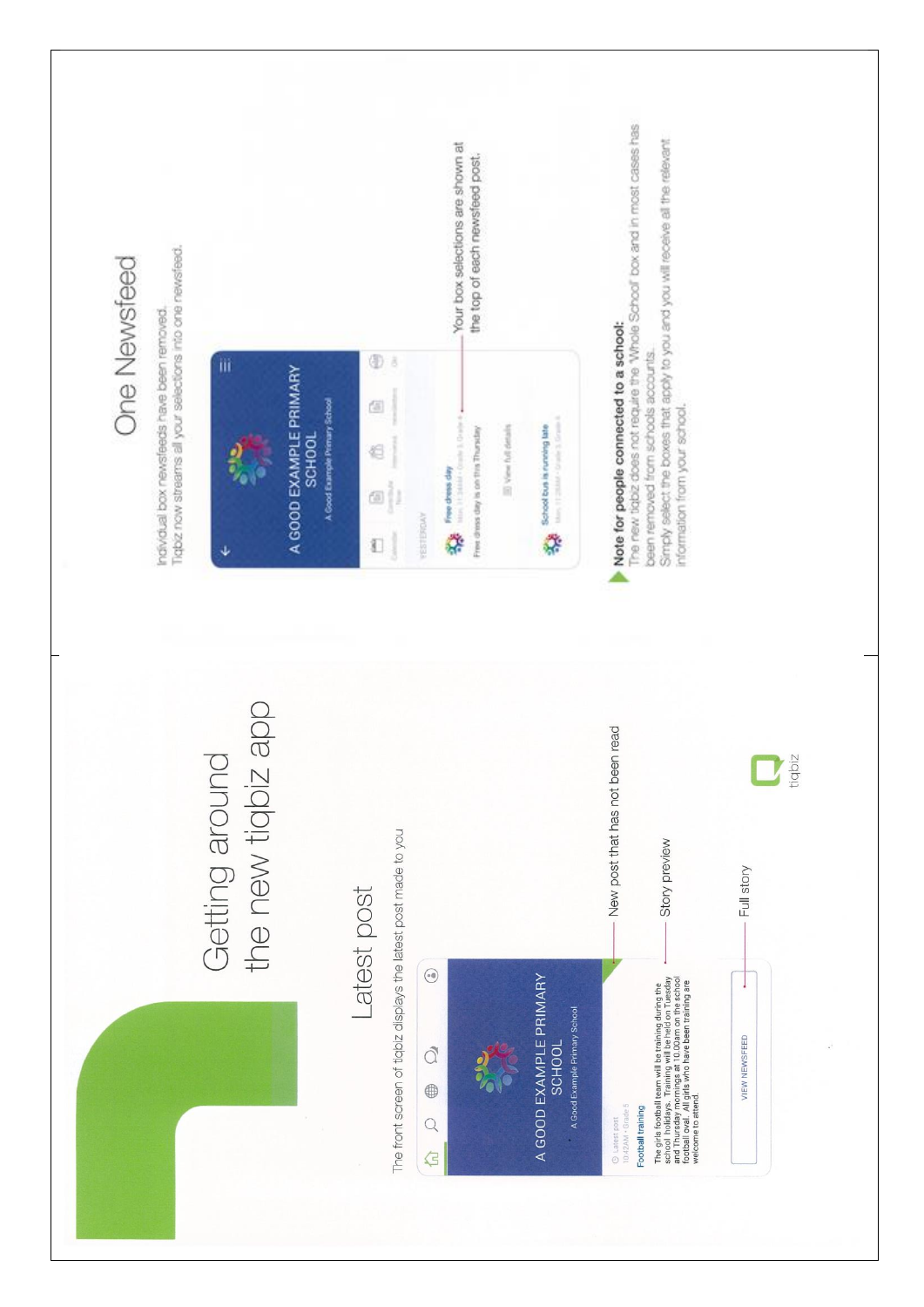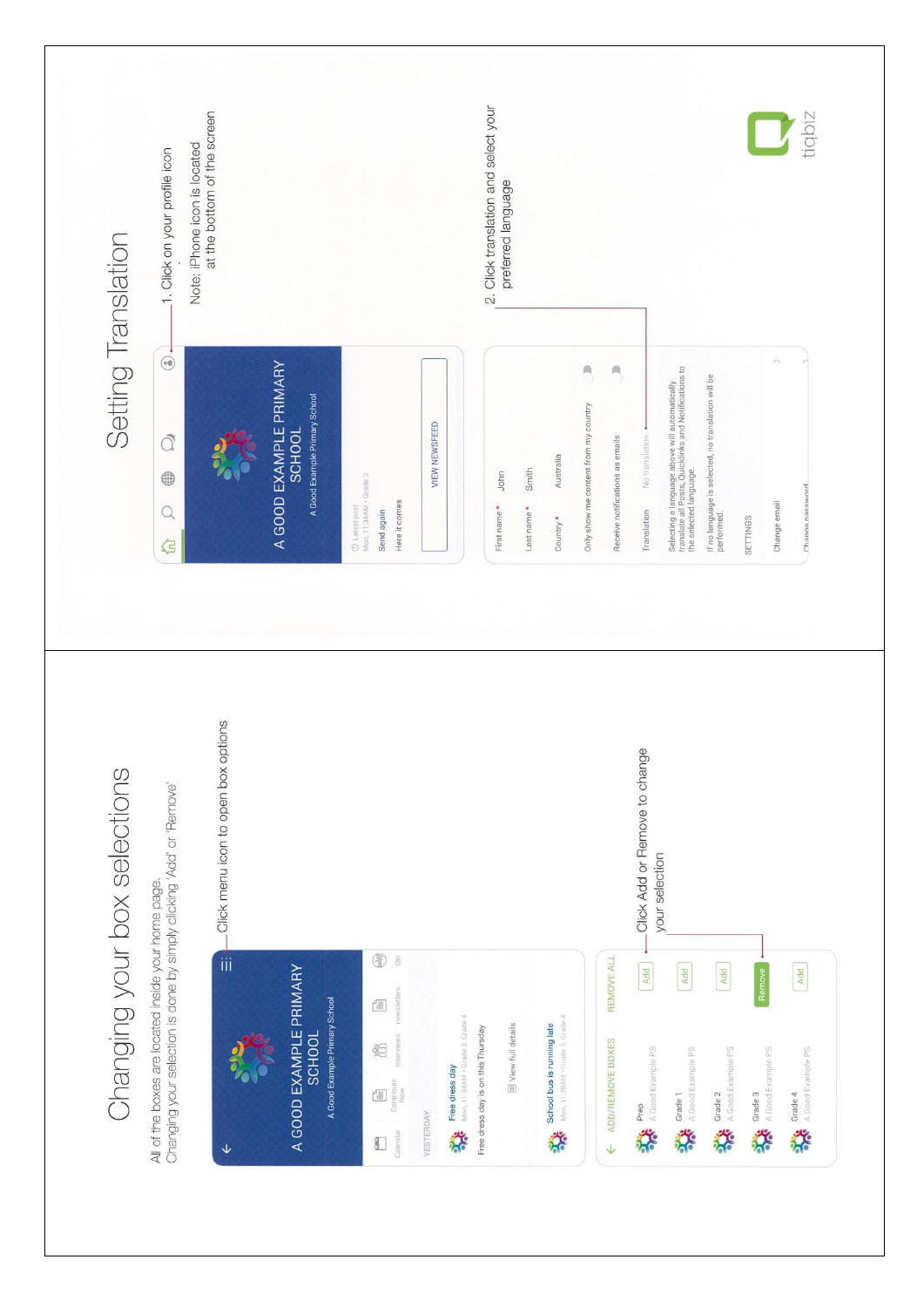# *Parish of Our Lady of the Way Kingsbury*

*Presbytery: 13 Green Ave, Kingsbury, 3083*



*Parish Priest: Fr Terry Bergin Tel: 9462 1221 School Tel: 9460 6684 Email: terrybergin1@bigpond.com*

**Parish Website:** OLW Kingsbury

| <b>Mass Timetable</b>                                        |                              |  |  |
|--------------------------------------------------------------|------------------------------|--|--|
| Saturday – Vigil Mass:                                       | $6.00$ PM                    |  |  |
| Sunday:                                                      | 8.00AM and 10.00AM           |  |  |
| Weekdays:                                                    | 10.00AM                      |  |  |
| Sacrament of Reconciliation:                                 | Saturday from 5.15 to 5.45PM |  |  |
| Rosary Monday to Saturday:                                   | 9.30AM                       |  |  |
| Divine Mercy Chaplet                                         | After Mass Daily             |  |  |
| Exposition of the Blessed Sacrament:                         | Friday from 9.00 to 9.30AM   |  |  |
| Baptisms and Marriages by appointment: Please ring 9462 1221 |                              |  |  |

*Entrance Antiphon:* See, I have God for my help. The Lord sustains my soul. I will sacrifice to you with willing heart, and praise your name, O Lord, for it is good.

*Communion Antiphon:* The Lord, the gracious, the merciful, has made a memorial of his wonders; he gives food to those who fear him.

# *Readers for Sunday Mass*

| $17th$ Jul 6pm E Gleeson | 8am K McGrath | 10am I Lowe   |
|--------------------------|---------------|---------------|
| $24th$ Jul 6pm M Smyth   | 8am M Brown   | 10am J McColl |

#### *Extraordinary Ministers of Holy Communion*

| $17th$ Jul 6pm K Zanini  | 10am D Grant |
|--------------------------|--------------|
| $24th$ Jul 6pm E Gleeson | 10am I Lowe  |

## *OLW Church Cleaning Roster*

16th Jul J McGoon, T McGree, DM Loriega, D I Corsa Me 30thJul Professional Cleaners

## *OLW Sacristy Linen Laundering Roster*

17th Jul Kath Zanini  $24<sup>th</sup>$  Jul Joy Conway

| $13th$ Jul | <b>Church Account</b> | \$1043.30 |
|------------|-----------------------|-----------|
|            | Presbytery Account    | \$667.50  |

17<sup>th</sup> Jul 10am Mass is offered for Millie McCurry (6<sup>th</sup> anniversary).

*St. Vincent De Paul Collection:* We have raised an incredible \$1451.25! A huge thank you to everyone for your generosity and support where it counts.

*Gospel discussions*: Held every Tuesday approx. 10.45, after Mass for 20 mins. All welcome.

*Small bar fridge:* free to good home. Please see Fr Terry if you are interested.